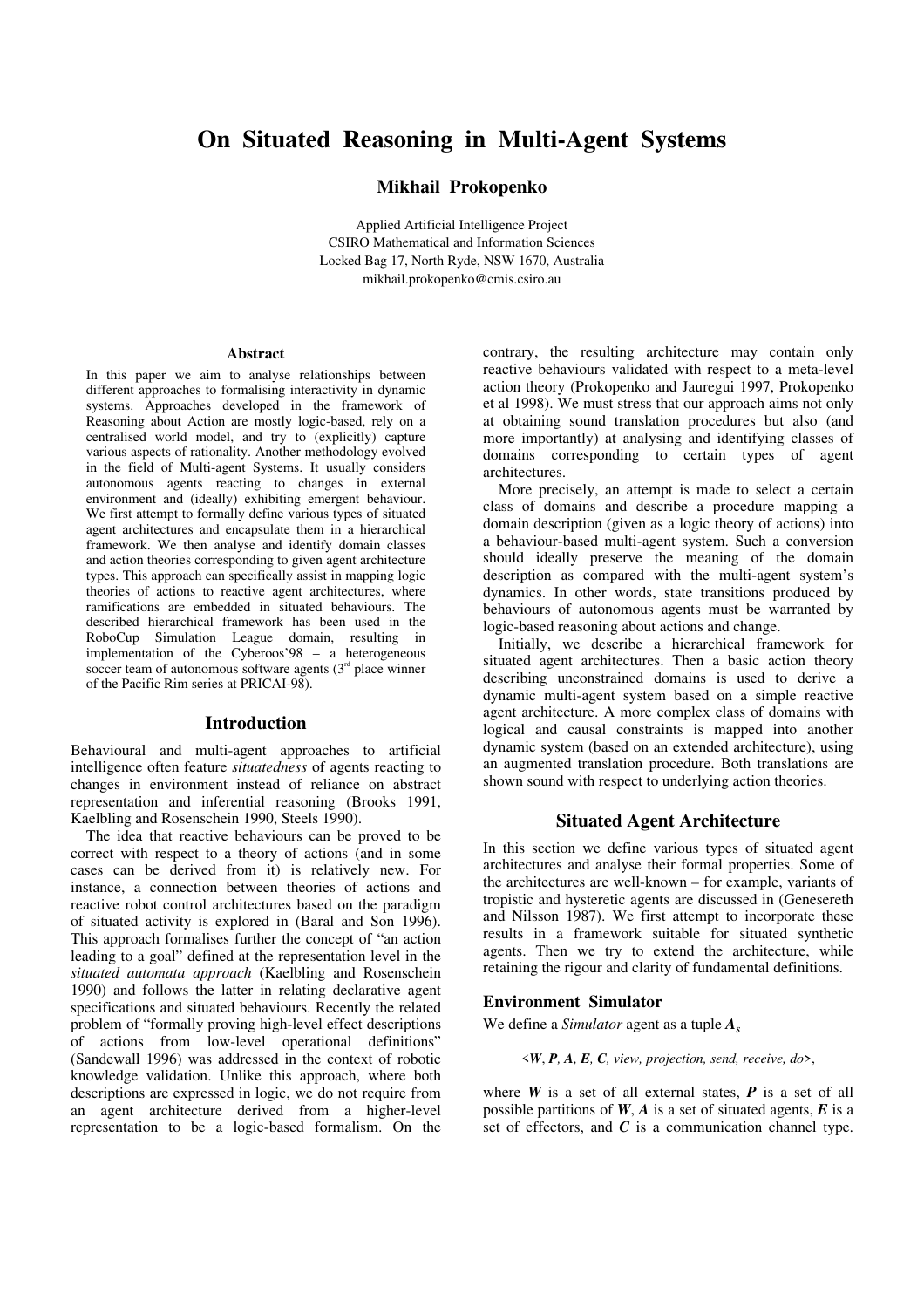Function *view* structures situated agent perceptions by selecting a partition of external states for each agent. In other words, it maps an agent into an external states partition and defines  $view: A \rightarrow P$ .

Dependent on a current situation in the synthetic world, the *Simulator* determines which particular element from a viewable partition is currently observable by every situated agent in *A*. In other words, the *Simulator* projects an external state and a situated agent into an element of the viewable partition of external states, by using *projection*: *W*  $x A \rightarrow 2^W$ , where  $2^W$  is the power-set of *W*. The exact range of the *projection* function is the external states partition selected by *view* from the set *P* of all possible partitions of *W*. More precisely,

$$
\forall w \in W, \forall a \in A, \text{ projection}(w, a) \in view(a)
$$

The projected partition element is a set of external states (*projection*( $w, a$ )  $\subseteq$  *W*), and is sent by the *Simulator* to the situated agent by means of the function *send*:  $A \times 2^W \rightarrow C$ . We will presume that situated agents are able to decode *projection*( $w$ ,  $a$ ) from the input message, and respond back to the *Simulator* with an effector name. The received communication is decoded by *receive*:  $A \times C \rightarrow E$ , and the communicated effector is processed by the function *do*: *E* x  $W \rightarrow W$ , which maps each effector and an external state into the next state.

#### **Tropistic Agents**

Having defined the architecture of the *Simulator* agent, we formally describe an *Abstract Tropistic* agent as a tuple  $A_{AT}$ 

#### <*C*, *S*, *E, sense*, *tropistic-behaviour, response*>,

where *S* is a set of agent sensory states, and *C* and *E* denote the same components as before. The sensory function is defined as *sense*:  $C \rightarrow S$ , where an element of *C* is expected to carry the information on *projection*(*w*, *a*). Activity of the agent is characterised by *tropisticbehaviour*:  $S \rightarrow E$ . We do not intend here to formally define the notion of reactive planning. However, by allowing the set  $E$  to include composite effectors  $e_i$ ;  $e_2$ , where  $e_i \in E$ ,  $e_2 \in E$ , we can implicitly account for the case of tropistic planning - when a situated agent reacts to stimuli *S* with an n-length sequence of effectors. The *response* function takes care of communicating the selected behaviour to the *Simulator* by encoding *response*:  $E \rightarrow C$ . This abstract class may not have any instances because the *tropistic-behaviour* function is not implemented at this level of the hierarchy.

It is interesting at this stage to consider a very simple sub-class of the *Abstract Tropistic* agent - a *Clockwork* agent. This class has a specialised sensory function *timer*: *C*  $\rightarrow$  *S*, and does not specialise the function *sense* in any other way. In other words, a *Clockwork* agent is able to distinguish only between external states with different time values, having no other sensors apart from the *timer*. In addition, this class specialises the *tropistic-behaviour* function by introducing the *command* function defined as *command*:  $S \rightarrow E$ . Since the only sensor available at this level is the *timer*, the agent behaviour is predefined and is totally driven by time values. In other words, like a clockwork mechanism, a *Clockwork* agent executes its fixed behaviour as a sequence of commands sent to the *Simulator* at predefined time points. Formally, the *Clockwork* agent class is defined as a tuple  $A_{\text{cw}}$ 

#### <*C*, *S*, *E, sense*, *timer*, *tropistic-behaviour*, *command*, *response*>,

where the *bold* style indicates newly introduced functions.

The *Tropistic* agent class  $A_T$  is derived from the *Clockwork* agent and finally allows us to implement the *tropistic-behaviour* function.

In practice, it is almost impossible to express each instantiation  $(e, s)$  of the *tropistic-behaviour* function  $e =$ *tropistic-behaviour*(*s*) in terms of complete sensory states. Instead, we represent such behaviour instantiations in terms of partial sensory states. For example, the following rules, given in the form similar to control rules (Baral and Son 1996) or condition-action pairs (Kaelbling and Rosenschein 1990), describe behaviour instantiations:

#### **if** [SeeBall: (distance, direction) ∧ Far(distance)] **then** *turn*(direction); *dash*(2\*distance)

The bracketed component on the left-hand side correspond to elements of *S* and has to be evaluated as true in order to activate effector(s) on the right-hand side. A sentence  $\alpha$  in this component specifies the set of states from *S* consistent with α. In other words, it specifies a partial sensory state. Technically, each premise could be represented by a DNF, where each conjunct describes a complete sensory state. The DNF may be divided into a number of conjunctive premises, where each modified premise can be treated as a set of atomic formulae describing a complete sensory state.

# **Hysteretic Agents**

A *Hysteretic* agent is defined here as a reactive agent maintaining internal state  $I$  and using it as well as sensory states  $S$  in activating effectors  $\vec{E}$ ; i.e. its activity is characterised by *hysteretic-behaviour*:  $I \times S \rightarrow E$ . Again, we allow the set E to include composite effectors  $e_i$ ;  $e_2$ , where  $e_i \in E$ ,  $e_i \in E$ , covering the case of hysteretic planning. A memory update function maps an internal state and an observation into the next internal state, i.e. it defines *update*:  $I \times S \rightarrow I$ . A *Hysteretic* agent reacts to stimuli *s* sensed by *sense*(*c*) and activates effectors *e* according to *hysteretic-behaviour*(*i*, *s*). The agent neither has full knowledge about the state  $do(e, w)$  obtained by the *Simulator*, nor reasons about the transition. The next interaction with the world may bring partial knowledge about its new state.

The *Hysteretic* agent class extends its superclasses by adding the *hysteretic-behaviour* and *update* functions, while retaining all previously defined functions (i.e., it is a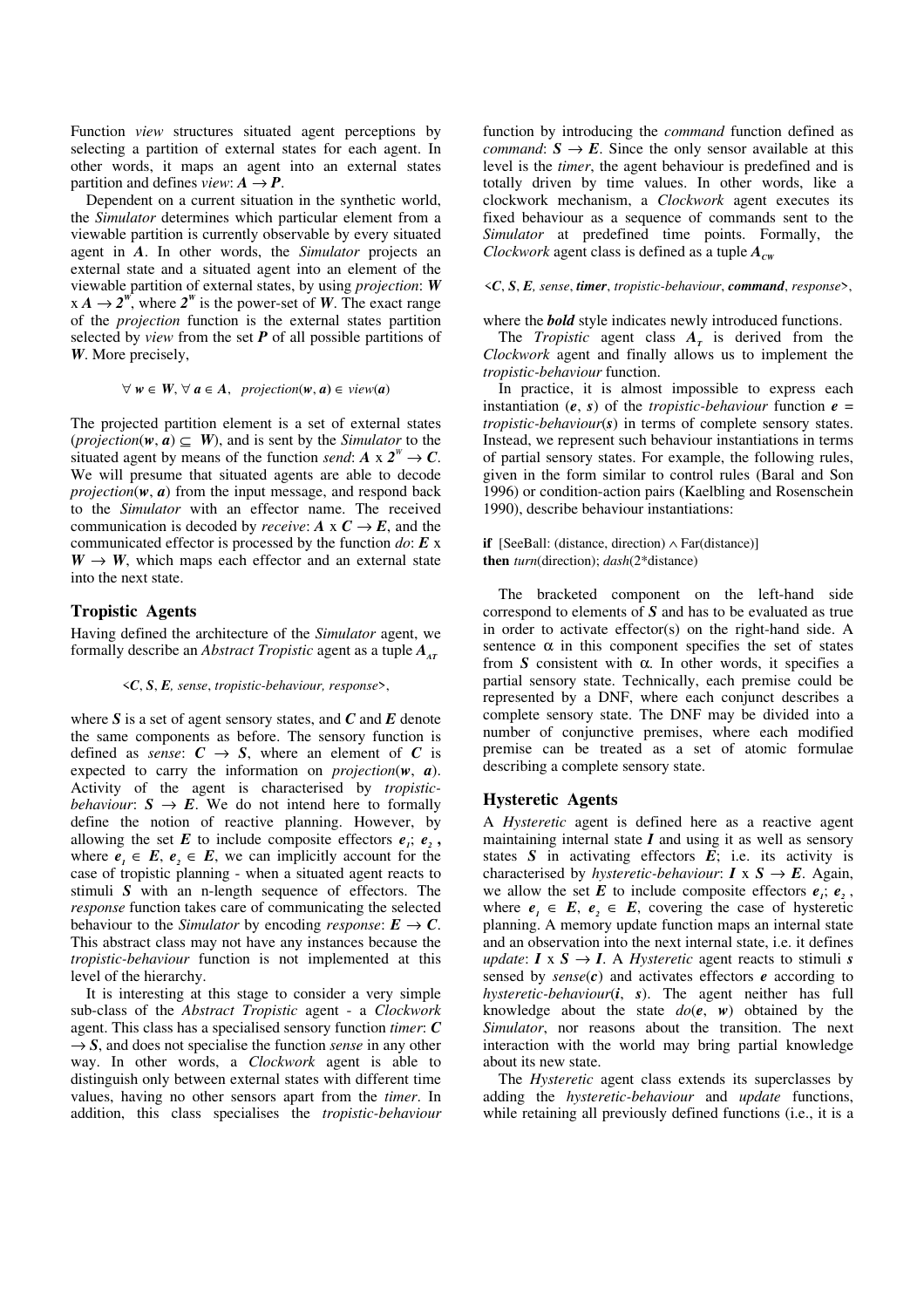sub-class of the *Tropistic* agent). So the *Hysteretic* agent is defined as a tuple  $A_\mu$ 

# <*C*, *S*, *E, I*, *sense*, *timer*, *tropistic-behaviour, command*, *hysteretic-behaviour*, *update*, *response*>

*Hysteretic-behaviour* instantiations may be represented in terms of partial internal and sensory states as well. For example, the following rule describes a *hystereticbehaviour* instantiation, where the effector on the righthand side is composite:

**if** [Orientation: angle] **and** [SeeBall:  $(b, dir) \wedge Close(b)]$ **then** *weak\_kick*(angle - dir); *turn*(angle)

Two bracketed components on the left-hand side correspond to elements of *I* and *S* respectively.

An *Extended Hysteretic* agent  $A_{EH}$  is derived from the *Hysteretic* agent. Its architecture contains two additional communication components *notify* and *listen*, and is defined as a tuple

# <*C*, *S*, *E, I*, *sense*, *timer*, *tropistic-behaviour, command*, *hysteretic-behaviour*, *notify*, *listen*, *update*, *response*>,

where the communication functions are responsible for dealing with outcoming and incoming messages exchanged among situated agents (rather than between a *Simulator* and a situated agent). The *listen* function is specialised from the *sense* function, and *notify* function is a specialised *hysteretic-behaviour*. The reason for introducing these communication functions is that domain constraints may influence internal variables of other agents or require invocation of other agents' actions. The distinction between *structural ramifications* when "the action can affect features of other objects than those which occur as arguments of the action" and *local ramifications* involving only "features of the argument objects" was identified in (Sandewall 1994). For example, the following domain constraint

 $H(t, near(x): y) \leftrightarrow H(t, near(y): x)$ 

demands from a model to include the atomic formula near(B): A, whenever it contains the atomic formula near(A): B. Therefore, at the moment when agent A evaluates near(A): B as true (either by sensing a new observation, or by updating an internal variable), another agent (B in this case) needs to be notified. If the agent B has limited sensory capabilities (preventing, for example, a direct sensing of near $(B)$ : A), then the communication is the only way of ensuring a synchronous assignment.

It is worth noting that "listening" to a message is a form of sensing, and "speaking" is a form of action (Parsons, Sierra, and Jennings 1998). Therefore, incoming messages can be sensed (*listen*-ed) by a suitable sensor, let us say, Told: *e*, and outcoming messages can be sent by the specialised behaviour *notify* activating a suitable effector, let us say, Tell(g, *e*), where *e* is an effector name, and g is a name of a receiving agent. For example,

**if** [SeePartner: (n, d, angle) ∧ SeeBall: (dist, dir) ∧ NearBall(n)] **then** Tell(NameOf(n), *turn*(angle - dir) **if** [LookingForBall] **and** [Told:  $turn(x)$ ] **then**  $turn(x)$ 

An agent may send a message to itself. An execution of a communicated effector modifies internal variables of the receiving agent.

# **Dynamic multi-agent systems**

A *dynamical system* can be characterised as "a system whose state changes over time, and where effects flow forward in time so that the non-input part of the state at one time can only depend on its earlier states" (Sandewall 1994). The agents of the system perform actions influencing state variables and changing the system state.

We define a dynamic multi-agent system by a set of architecture types  $A \subseteq \{A_s, A_{cw}, A_r, A_H, A_{EH}\}$ , and a particular value of a time parameter *t*. Given a finite set of agents  $g_k$  (1 ≤ k ≤ N) instantiated from the architectures in *A*, one can construct a dynamic system  $V_A$  (based on *A*) which maps an initial state and a time value to a state.

More precisely,  $V_A$  is a function  $U \times R \to U$ , where  $U$  is the set of possible states  $I_1 \times ... \times I_{N-1} \times W$  and  $R$  is the set of real numbers – assuming, without loss of generality, that agent  $g_N$  is a *Simulator* agent. We denote a state generated by the dynamic system  $V_A$  at the time instant *t* as  $V_A(t)$ .

# **Action Theories for Situated Reasoning**

The approach to representing operational definitions and effect descriptions of continuous actions (Sandewall 1996) follows a *narrative time-line approach* and allows us to define continuous change, discrete discontinuities, actions with duration, composite actions, and the distinction between success and failure of an action. We will adopt from (Sandewall 1996) the following notation:

 $H(t, f; v)$ : fluent f has the value v at time t;

 $X(t,f)$ : fluent f is exempt from minimisation of discontinuities (the occlusion operator);

 $G(s, a)$ : the action *a* is invoked at time s;

 $A(s, a)$ : the action *a* is applicable at time s;

 $\mathbf{D}_s([s,t], a)$ : the action *a* is *successfully executed* over the time interval [s,t];

 $\mathbf{D}_f([s,t], a)$ : the action *a fails* over the time interval [s,t];

 $\mathbf{D}_c([s,t], a)$ : the action *a* is *being executed* during the interval [s,t).

The set of axioms in (Sandewall 1996) specifies properties and relationships of these predicates. All state variables (fluents) in a described domain may have an argument. We assume that multi-argument fluents can be reified and alternatively represented by unary fluents without an expressibility loss. In order to declare that a fluent does not have a value we use the *nil* symbol: **H**(t, f:*nil*) abbreviates ¬∃v [**H**(t, f:v)]. Another syntactic sugar is introduced for anonymous variables: **H**(t, f:\_) abbreviates ∃v [**H**(t, f:v)],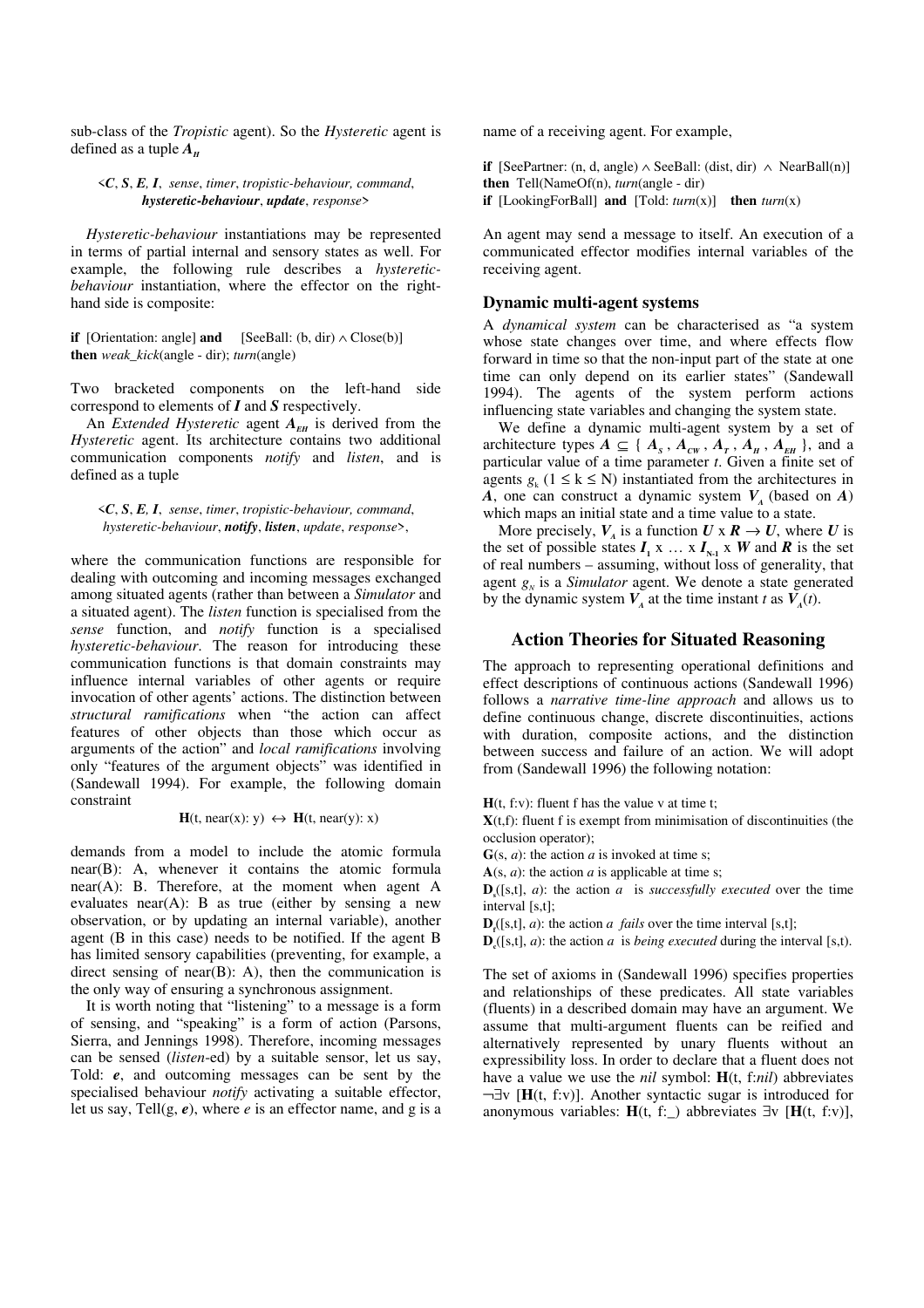assuming that the sentence where the Skolem constant replaced a variable, has had no two quantifiers referring to the same variable v. By definition,  $H(t, f: nil) \leftrightarrow \neg H(t, f:$ . The reassignment operator  $:=$  will be used to abbreviate **H**(t,f:v) ∧ **X**(t,f) as **H**(t, f:=v).

## **Basic Action Theory for Unconstrained Domains**

We start with simple deterministic artificial worlds where domain constraints are not defined, and therefore all action effects are direct. All initially given formulae **H**(t, f:v) will be called observation descriptions, and all initially given formulae  $G(t, a)$  will be referred to as plan descriptions.

The action *success* description has the following form:

$$
\mathbf{D}_{s}([s,t],a) \rightarrow \mathbf{H}(t,\omega_{a})
$$
 (1)

where  $\omega$ <sub>*a*</sub> is the post-condition of the action *a* given at the termination time (Sandewall 1996). For example,

 $\mathbf{D}_s([s,t], \text{PASS}(x, y, p)) \rightarrow \mathbf{H}(t, \text{possession}(y))$ 

describes successful execution of the *PASS* action, applicability description of which can be given as

$$
\mathbf{A}(s, \text{PASS}(x, y, p)) \leftrightarrow \mathbf{H}(s, \text{possession}(x)) \land \mathbf{H}(s, \text{free}(y)) \land \mathbf{H}(s, \text{sustains}(x, p))
$$

An action, once invoked, continues towards a success at which instant it terminates (unless there is a qualification that forces it to fail earlier). The *invocation* and *termination* descriptions respectively are given as follows:

$$
\mathbf{A}(s, a) \wedge \mathbf{G}(s, a) \rightarrow \mathbf{H}(s, \gamma_a)
$$
\n
$$
\mu_i \wedge \mathbf{D}_c([s, t], a) \rightarrow \mathbf{D}_s([s, t], a)
$$
\n(2)\n(3)

where  $\gamma_a$  is the *invocation* condition and  $\mu_i$  is one of the *termination* conditions.

An action failure is defined by a *failure* description and by a *failure effects* description:

$$
\delta_{_i} \ \wedge \ \mathbf{D}_{_e}([s,t],a) \ \wedge \neg \mathbf{D}_{_s}([s,t],a) \ \rightarrow \ \mathbf{D}_{_f}([s,t],a) \tag{4}
$$

$$
\mathbf{D}_{\mathfrak{e}}([s,t],a) \ \wedge \ \mathbf{D}_{\mathfrak{f}}([s,t],a) \ \rightarrow \ \mathbf{H}(t,\tau_a) \tag{5}
$$

where τ*<sup>a</sup>* is the *failure post-condition*.

We will denote the described theory of actions as  $T<sub>1</sub>$  =  $\langle D, M \rangle$ , where all domain axioms compose *D*, and *M* is a specific minimisation policy. The chronological minimisation of discontinuities in piecewise continuous fluents should, in general, be complemented by maximisation of action duration (Sandewall 1996).

## **Basic Translation**

In this section we employ a basic translation  $Tr_i: D \Rightarrow V_{S,H}$ from a domain described by the theory of actions  $T<sub>1</sub>$  to a dynamic multi-agent system based on the *Simulator* and *Hysteretic* agent architectures  $S_H = \{A_s, A_u\}.$ 

We introduce a set *G* of agent sub-classes (derived from elements of  $S$   $H$ ) and assign all domain descriptions in  $D$ 

to corresponding classes. Formally, an assignment relation *P* ⊆ *G* x *D* is defined such that  $\forall d \in D$ ,  $\exists g \in G$ ,  $(g, d) \in$ *P*. For all agent classes  $g \in G$ , the translation  $Tr_i$ introduces appropriate sensor, effector and internal variables names  $tr(f)$ , and processes all (assigned to *g*) descriptions *d* such that  $(g, d) \in P$ . In particular, the following steps are performed:

• for all plan descriptions **G**(t, *a*) produce a *behaviour* instantiation

**if** [tr(ϕ*<sup>a</sup>* )] **and** [Timer: t] **then** *start\_a*

where  $\varphi_a$  is the applicability condition of action *a*, Timer is a sensor, t denotes a current time reading; the effector *start* a executes the translated invocation condition  $tr(\gamma_a)$  (2) and initiates the Started<sub>*-a*</sub> variable as Started*\_a*: t;

for all observation descriptions  $H(t, f; v)$  produce an *update* and/or *sense* instantiation(s)

**if** [Timer: t] **then**  $\{tr(f): v\}$ :

for all termination descriptions (3) produce a *behaviour* instantiation

> **if** [Started*\_a*: s  $\land$  tr( $\neg \omega_a$ )] **and** [tr( $\mu_i$ )  $\land$  Timer: t] **then** *stop\_a*

where *a* is the action in  $\mathbf{D}_s([s,t], a)$ ,  $\omega_a$  is its postcondition; the effector *stop\_a* executes the translated success condition  $tr(\omega_a)$  (1) and sets the Started<sub>*a*</sub> variable as Started*\_a*: nil;

• for all failure descriptions (4) produce a *behaviour* instantiation

> **if** [Started*\_a*: s  $\land \neg \text{tr}(\omega_a \lor \tau_a)$ ] **and** [tr( $\delta_i$ )  $\land$  Timer: t] **then** *halt\_a*

where *a* is the action in D<sub>f</sub>([s,t], *a*);  $\omega_a$  and  $\tau_a$  are its post-condition and failure post-condition respectively; the effector *halt\_a* executes the translated failure effects description tr(τ*<sup>a</sup>* ) (5) and sets the Started*\_a* variable as Started*\_a*: nil.

The described theory of actions  $T_i = \langle D, M \rangle$  provides a validation criterion for the dynamic system  $V_{S/H}$ . Although the time in  $T<sub>i</sub>$  is continuous we can, nevertheless, validate all non-auxiliary atomic formulae tr(f):v in  $V_{S/H}(t)$  at the time instant  $t$  if  $H(t, f; v)$  is entailed by a consistent theory  $T_i$ . An auxiliary formula Started<sub>*\_a*</sub>: s (s  $\neq$  nil) is valid in *V*<sub>*S\_H</sub>* (*t*) if s < *t*  $\wedge$  **D**<sub>c</sub>([s,*t*], *a*) is entailed by a consistent</sub> theory *T<sup>1</sup>* . Similarly, an auxiliary formula Started*\_a*: nil is valid in  $V_{s,H}(t)$  if a consistent theory  $T_i$  entails ∃s [s < t ∧  $(\mathbf{D}_s([s,t], a) \vee \mathbf{D}_t([s,t], a))$ . It is easy to verify that the following soundness proposition is true.

**Proposition 1.** Given a deterministic unconstrained domain *D* described by a consistent action theory, there exists an assignment relation  $P \subseteq G \times D$  for a set of agent class names *G*, such that the translation  $Tr_i: D \Rightarrow V_{S,H}$ produces a dynamic system (based on  $\{A_s, A_H\}$ ) where all atomic formulae are valid.

It follows immediately that a consistent action theory describing a (trivial) domain with only plan descriptions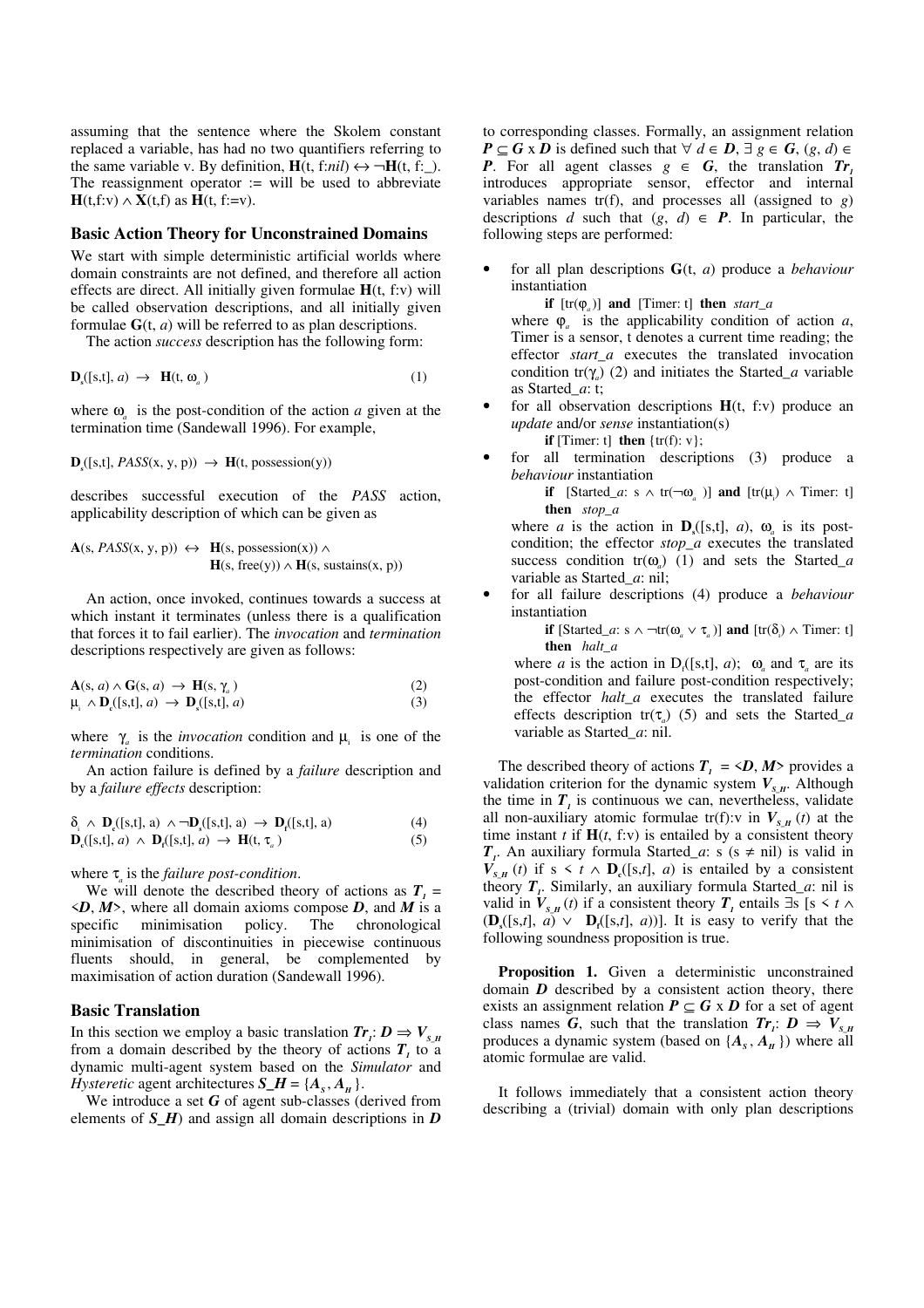can provide a validation criterion for a dynamic multi-agent system  $V_{S_CW}$  based on the *Simulator* and *Clockwork* agent architecture *S\_CW* =  $\{A_s, A_{cw}\}$ :

**Corollary 1.** Given a trivial deterministic unconstrained domain *D* described by a consistent action theory, there exists an assignment relation  $P \subseteq G \times D$  for a set of agent class names *G*, such that the translation  $Tr_i: D \Rightarrow V_{S_C(W)}$ produces a dynamic system (based on  $\{A_s, A_{cw}\}\)$ ) where all atomic formulae are valid.

# **Extended Action Theory**

The extended action theory allows us to reason about ramifications and interactions. Typically, indirect changes (ramifications) are non-monotonically derived as consequences of domain constraints. For example,

$$
H(t, near(x): y) \wedge H(t, near(x): z) \rightarrow H(t, near(y): z)
$$

This reassignment constraint uses the occlusion operator  $X(t,f)$  and excludes (releases) the indirect effects from the law of inertia. This effectively specifies the direction of the dependency and makes the latter look like a "causal rule" producing necessary ramifications (McCain and Turner 1995, Gustaffson and Doherty 1996).

Another form of ramifications describes an *interaction* when one continuous action triggers another:

$$
\lambda_{i} \wedge \mathbf{D}_{\mathfrak{e}}([s,t],a) \wedge \neg \mathbf{D}_{\mathfrak{f}}([s,t],a) \rightarrow \mathbf{G}(t,b) \tag{6}
$$

where each  $\lambda_i$  represents an interaction condition, and *b* is another action invoked by occurrences of  $\lambda_i$  during the execution of the action *a*. For example,

**H**(t, see\_opponent(x): z) ∧ **H**(t, near(x): z) ∧ **H**(t, see\_partner(x): y) ∧ **D**<sub>*c*</sub>([s,t], *DRIBBLE*(x, d) ) ∧ ¬**D**<sub>*f*</sub>([s,t], *DRIBBLE*(x, d)) → **G**(t, *PASS*(x, y, *distance*(x, y)))

**G**(t, *b*) is the only specified effect of the interaction. Therefore other effects of the action *b* (defined in its success, failure, and/or interaction descriptions) can be viewed as ramifications of this interaction. They do not have to be specified explicitly with every such interaction and are supposed to be implied indirectly. Possible preconditions for the action invocation are checked by the applicability description **A**(t, *b*). In general, any expression of the form

$$
\lambda_{i} \to \mathbf{G}(t, b) \tag{7}
$$

can be considered as a (trivial) *interaction* description.

Thus at least two ways to address the ramification problem in a logic characterising piecewise continuous change can be observed: by defining constraints and by specifying *interaction* descriptions for continuous actions.

We will denote the described theory of actions as  $T<sub>2</sub>$  =  $\langle D, M \rangle$ , where domain axioms composing *D* may include domain constraints and interaction descriptions.

# **Extended Translation**

The Reasoning about Action tradition proposes to use domain constraints and/or causal laws separated from action specifications in order to derive indirect effects of an action. In a multi-agent framework, a similar solution can be achieved by embedding indirect effects in situated behaviours of autonomous reactive agents.

An extended translation  $Tr_2$ :  $D \Rightarrow V_{S\_EH}$  from a domain described in the theory of actions  $T_2$  to a dynamic system based on the *Simulator* and *Extended Hysteretic* agent architectures  $S\_EH = \{A_s, A_{EH}\}\$ translates every domain constraint into a number of reassignment (causal) constraints and introduces additional required names. In particular, it adds the following steps to the translation *Tr<sup>1</sup>* :

• for all interaction descriptions (6) produce a *notify behaviour* instantiation

> **if** [Started\_a: s  $\wedge$  tr( $\neg \tau_a$ )] **and** [tr( $\lambda_i$ )  $\wedge$  Timer: t] **then**  $\text{Tell}(g_b, b\_start)$ ,

and a *listen behaviour* instantiation for an agent g*<sup>b</sup>*

**if**  $[tr(\varphi_k)]$  **and**  $[Told(b) \wedge T$ **imer: t] then** *b\_start* where *b* is the action in  $\mathbf{G}(t, b)$ ,  $\varphi$ <sub>*b*</sub> is its applicability condition, *a* is the action in  $\mathbf{D}_{\epsilon}([s,t], a)$ ,  $\tau_a$  is its failure post-condition, and  $g_b$  is the agent receiving the communication;

for each causal constraint  $H(t, \alpha) \rightarrow H(t, f:= v)$ produce a *notify behaviour* instantiation

**if**  $[\text{tr}(\alpha) \land \neg(\text{tr}(f); v)]$  **and**  $[\text{Timer: t}]$ 

then 
$$
\text{Tell}(g_{tr(f)}, \text{assign\_H})
$$

and a *listen behaviour* instantiation for an agent  $g_{\text{tr(f)}}$ 

**if** [Told(*assign*  $#$ ) ∧ Timer: t] **then** *assign*  $#$ 

 where a (sequentially numbered) *assign\_#* effector executes {tr(f): v}, and  $g_{tr(f)}$  is the agent receiving the communication.

It is worth noting that domain constraints and interaction descriptions are translated into situated behaviours of the same structure, thus allowing to uniformly embed possible ramifications.

Translation of a definitional domain constraint produces several causal constraints, where a right-hand side fluent is partially defined in terms of the left-hand side. It is well known that some fluents cannot be fully defined in terms of their definitional counterparts. For example, the domain constraint

$$
H(t, free(x)) \leftrightarrow \neg \exists y [H(t, near(x): y)]
$$

fully defines the propositional fluent free $(x)$  in terms of the fluent near(x). However, the latter is not uniquely defined in terms of the former. Nevertheless, in order to produce causal constraints, it is sufficient to employ nil and \_ values:

> $H(t, near(x): nil) \rightarrow H(t, free(x)) = True$  $H(t, near(x): \_) \rightarrow H(t, free(x):= False)$  $H(t, free(x): True) \rightarrow H(t, near(x):= nil)$  $H(t, free(x): False) \rightarrow H(t, near(x):= \_)$

The last constraint leaves open the question what object is